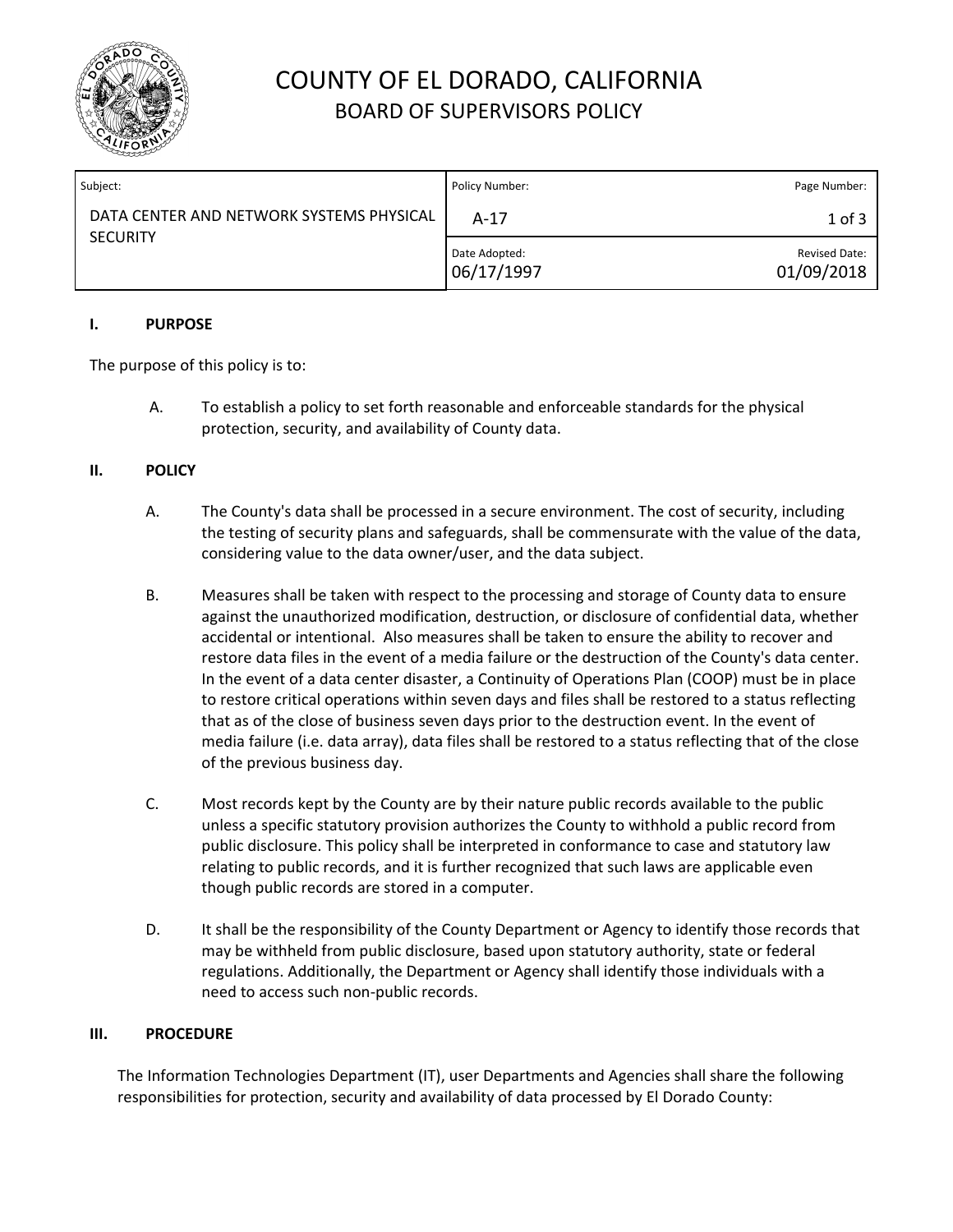

# COUNTY OF EL DORADO, CALIFORNIA BOARD OF SUPERVISORS POLICY

| Subject:                                                    | Policy Number:              | Page Number:                       |
|-------------------------------------------------------------|-----------------------------|------------------------------------|
| DATA CENTER AND NETWORK SYSTEMS PHYSICAL<br><b>SECURITY</b> | $A-17$                      | $2$ of $3$                         |
|                                                             | Date Adopted:<br>06/17/1997 | <b>Revised Date:</b><br>01/09/2018 |

- A. Provide physical security for data and computing resources in the Department or Agency's custody;
	- a. Provide security for operating system software and its associated data;
	- b. Inform the users of any change, in hardware, operating system software, or other features, which could affect data security;
	- c. IT in collaboration with Facilities Maintenance shall maintain the necessary environmental systems in the data center to ensure proper operating temperature and humidity levels for all equipment located therein in accordance with Code of Federal Regulations Title 45, Section 164.310 – Physical Safeguards, as required to be in compliance with Protected Health Information (PHI) regulations.
	- d. IT in collaboration with Facilities will ensure proper physical security of the data center in accordance with Code of Federal Regulations 45, Section 164.310. Access to network equipment housed at all County-occupied sites should remain locked at all times, and entry by authorized staff should be by means of an electronic key card system. In the case where electronic key cards are not available or currently installed, doors are to remain locked and physical keys are to be used.
- B. Provide control consistent with this policy over access to data;
	- a. Develop, maintain and test a backup and recovery plan consistent with this policy to ensure restoration of data files and continuity of operations in the event of a data center disaster or media failure;
- C. Include data security requirements in feasibility studies;
	- a. Report in a timely manner any detected unauthorized actions affecting the users' data to the appropriate user Department or Agency management, as well as to the Risk Management Division of the Human Resources Department;
	- b. Follow protocols referenced in the IT Data Breach Response Procedure, as noted in the General Network Usage Procedures and Guidelines document.
- D. IT will work with user departments to ensure that they:
	- a. Provide physical security for data and computing resources in their custody;
	- b. Identify and classify sensitive data (as specified by the user department);